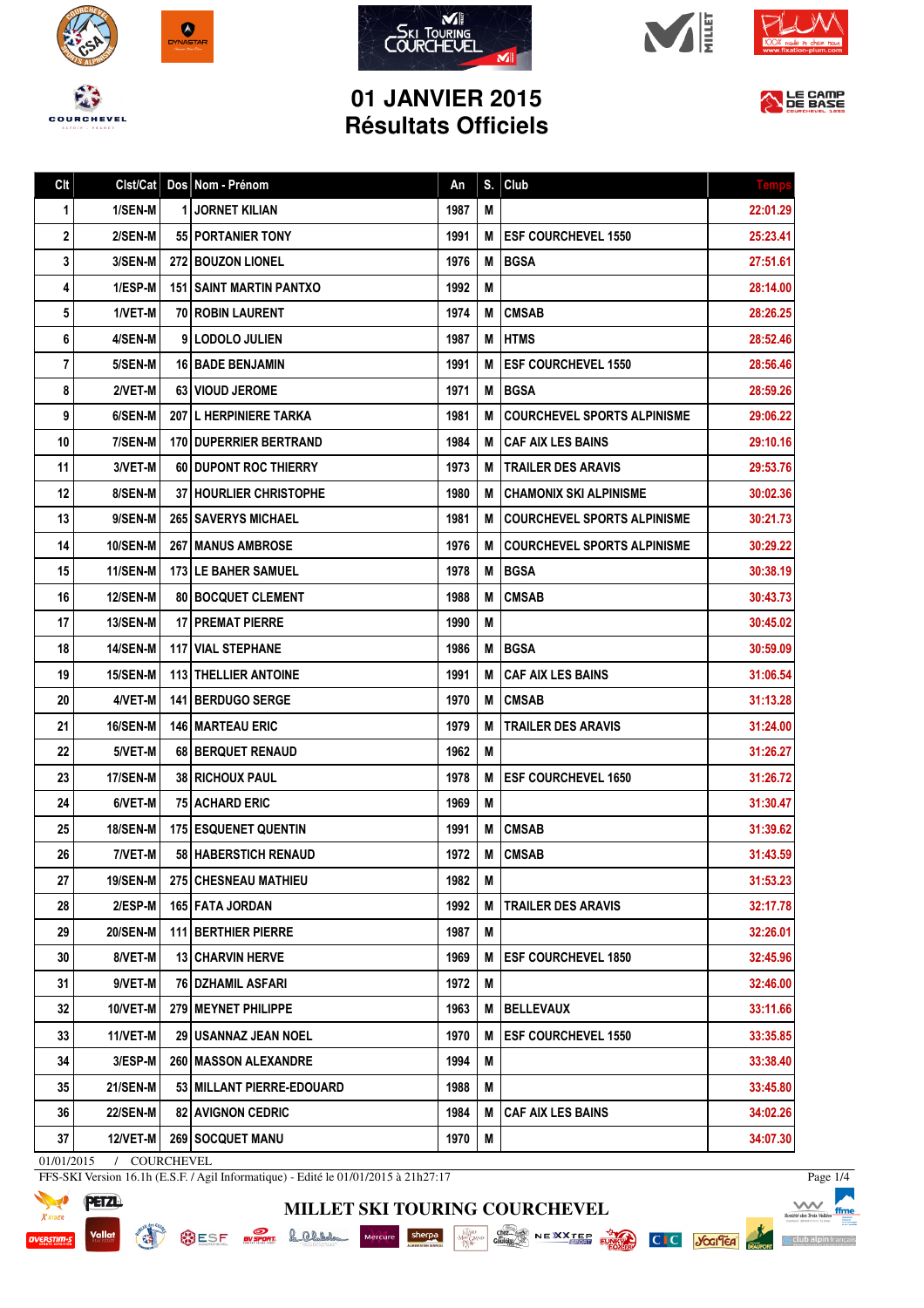| Clt | Clst/Cat        |    | Dos Nom - Prénom               | An   | S. | Club                               | <b>Temps</b> |
|-----|-----------------|----|--------------------------------|------|----|------------------------------------|--------------|
| 38  | 1/ESP-F         |    | <b>36 RENOTON LAURIE</b>       | 1992 | F  |                                    | 34:16.53     |
| 39  | <b>23/SEN-M</b> |    | <b>168 JOURDAN ARNAUD</b>      | 1983 | M  |                                    | 34:32.46     |
| 40  | 1/CAD-M         |    | 144 CHARVIN AUGUSTIN           | 1999 | M  | <b>HTMS</b>                        | 34:56.30     |
| 41  | 1/VET-F         |    | <b>273 LATHURAZ VERONIQUE</b>  | 1968 | F  |                                    | 35:06.49     |
| 42  | 13/VET-M        |    | 52 PORTANIER PASCAL            | 1962 | M  |                                    | 35:07.74     |
| 43  | 14/VET-M        | 77 | <b>MICHELI OLIVIER</b>         | 1972 | M  | <b>BGSA</b>                        | 35:09.24     |
| 44  | 15/VET-M        |    | <b>81 I DOMERGUE BERNARD</b>   | 1958 | M  |                                    | 35:35.54     |
| 45  | 16/VET-M        |    | 169   ORLOV DMITRY             | 1965 | Μ  |                                    | 35:40.25     |
| 46  | 17/VET-M        |    | <b>30 AUBONNET CHRISTOPHE</b>  | 1970 | M  | <b>CAF CHAMBERY</b>                | 35:47.36     |
| 47  | 18/VET-M        |    | <b>62 IDE THIERSANT PASCAL</b> | 1962 | M  | <b>COURCHEVEL SPORTS ALPINISME</b> | 35:57.91     |
| 48  | 19/VET-M        |    | <b>278 HENNE STEPHANE</b>      | 1969 | M  |                                    | 36:09.85     |
| 49  | <b>24/SEN-M</b> |    | <b>87 BERGER GERMAIN</b>       | 1990 | M  |                                    | 36:12.07     |
| 50  | 20/VET-M        |    | <b>118 GUERRY ALAIN</b>        | 1967 | M  |                                    | 36:26.85     |
| 51  | <b>25/SEN-M</b> |    | <b>140 BONNERUE GREGOIRE</b>   | 1989 | M  |                                    | 36:58.15     |
| 52  | <b>26/SEN-M</b> |    | <b>39 ATTOU FLORENT</b>        | 1988 | M  | <b>ESF COURCHEVEL 1650</b>         | 37:03.78     |
| 53  | 21/VET-M        |    | <b>162 KITSENKO EDWARD</b>     | 1965 | M  |                                    | 37:16.85     |
| 54  | <b>27/SEN-M</b> |    | <b>115 DELANOE MORLAN</b>      | 1980 | M  | <b>ESF COURCHEVEL 1650</b>         | 37:23.52     |
| 55  | <b>22/VET-M</b> |    | 266 BOITTE BENOIT              | 1975 | M  |                                    | 37:34.14     |
| 56  | 2/CAD-M         |    | 71 CERUTTI HUGO                | 2000 | Μ  | <b>HTMS</b>                        | 37:42.96     |
| 57  | <b>28/SEN-M</b> |    | <b>116 GUIBERT JULIEN</b>      | 1978 | M  | <b>BGSA</b>                        | 37:48.25     |
| 58  | <b>29/SEN-M</b> |    | <b>59   GOMANE ALEXIS</b>      | 1981 | M  | <b>COURCHEVEL SPORTS ALPINISME</b> | 38:00.51     |
| 59  | 23/VET-M        |    | 61 ALEXANDROWICZ LAURENT       | 1963 | M  |                                    | 38:13.35     |
| 60  | <b>30/SEN-M</b> |    | <b>89 GALLAY ARNAUD</b>        | 1987 | M  |                                    | 38:45.51     |
| 61  | <b>24/VET-M</b> |    | <b>160 LINDSAY-FYNN JAMES</b>  | 1975 | M  |                                    | 38:53.26     |
| 62  | 25/VET-M        |    | <b>4 THURIER HENRI</b>         | 1958 | M  | <b>ESF COURCHEVEL 1550</b>         | 39:40.21     |
| 63  | 26/VET-M        |    | 261   MARTINASSO LIONEL        | 1969 | M  |                                    | 40:11.76     |
| 64  | 2/VET-F         |    | <b>264 RENOTON PATRICIA</b>    | 1964 | F. | <b>CAF AIX LES BAINS</b>           | 40:15.45     |
| 65  | 27/VET-M        |    | 205 GOEFFIC FRANCK             | 1971 | M  |                                    | 40:37.50     |
| 66  | 1/SEN-F         |    | 119 SOLA ADELAIDE              | 1979 | F  | <b>BGSA</b>                        | 40:38.80     |
| 67  | 2/SEN-F         |    | 85   PACHOD NOELLA             | 1990 | F  | <b>CAF AIX LES BAINS</b>           | 40:53.34     |
| 68  | <b>28/VET-M</b> |    | 262 CATELLA NICOLAS            | 1974 | M  | <b>ASM</b>                         | 41:00.45     |
| 69  | 31/SEN-M        | 7  | l GARNIER ROBIN                | 1990 | M  |                                    | 41:20.46     |
| 70  | 29/VET-M        |    | <b>5 GUERY CHRISTOPHE</b>      | 1969 | M  |                                    | 41:47.67     |
| 71  | 30/VET-M        |    | <b>74 BLANC YVES</b>           | 1969 | M  | <b>ESF COURCHEVEL 1650</b>         | 42:58.46     |
| 72  | 3/VET-F         |    | <b>164 HABERSTICH NATHALIE</b> | 1974 | F  | <b>CMSAB</b>                       | 43:35.58     |
| 73  | 31/VET-M        |    | <b>35   METGE DENIS</b>        | 1968 | M  | <b>ESF COURCHEVEL 1850</b>         | 43:46.06     |
| 74  | <b>32/VET-M</b> |    | 56   CUYALA JEAN MATHIEU       | 1967 | M  |                                    | 43:56.54     |
| 75  | 4/VET-F         |    | <b>176 ROBINSON LOUISE</b>     | 1966 | F  |                                    | 44:47.97     |
| 76  | 3/SEN-F         |    | <b>268   SAVERYS ARIANE</b>    | 1983 | F  |                                    | 44:48.41     |
| 77  | 4/SEN-F         |    | <b>178 KITSENKO POLINA</b>     | 1976 | F  |                                    | 44:57.48     |
| 78  | 32/SEN-M        |    | <b>150   MICKMANS QUENTIN</b>  | 1977 | Μ  |                                    | 45:20.97     |
| 79  | 33/VET-M        |    | 172 GUEYFFIER FRANCOIS         | 1961 | M  |                                    | 45:56.98     |

01/01/2015 / COURCHEVEL

FFS-SKI Version 16.1h (E.S.F. / Agil Informatique) - Edité le 01/01/2015 à 21h27:18

Page 2/4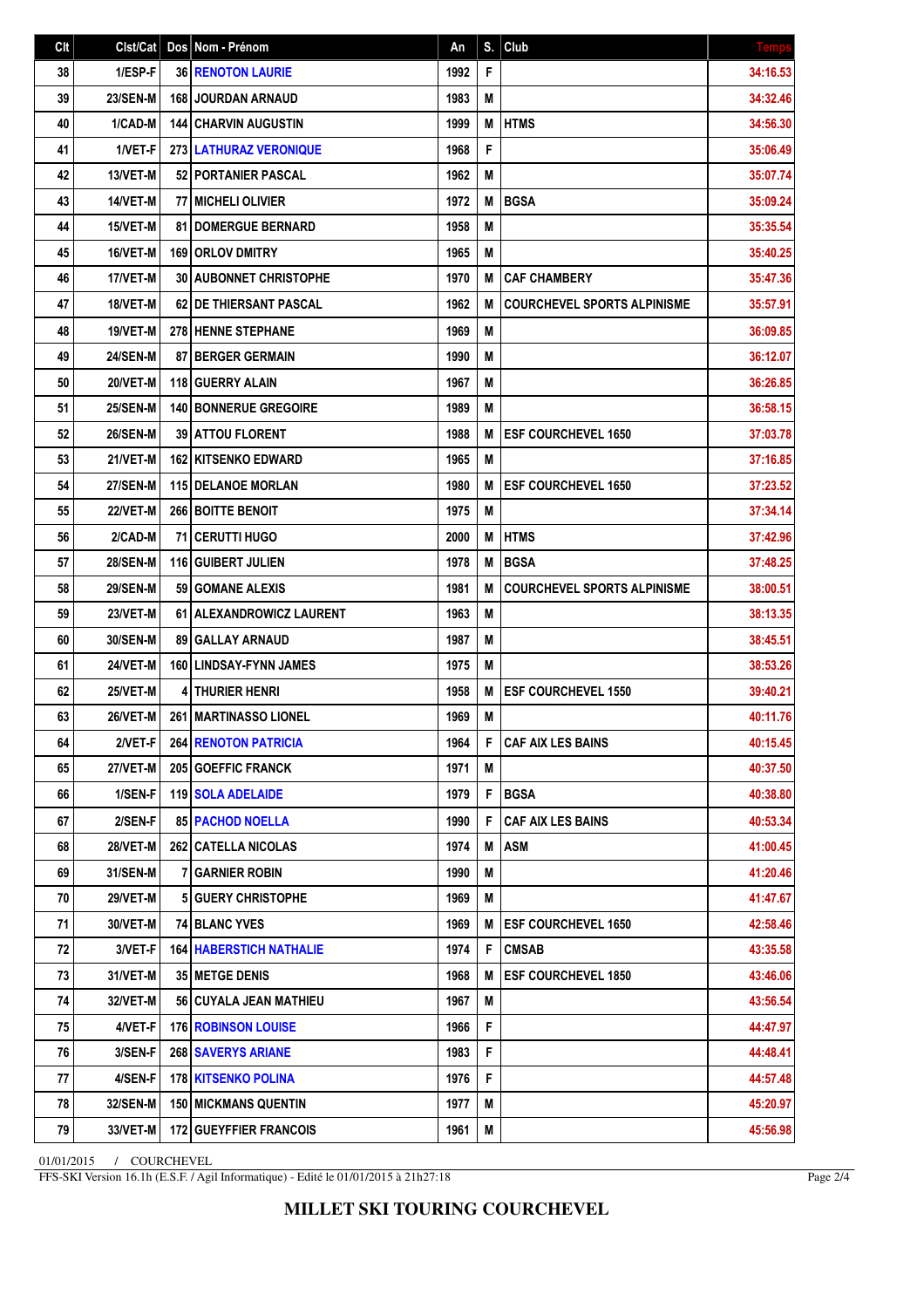| Clt | Clst/Cat        | Dos Nom - Prénom                  | An   | S. | Club                               | Temp:      |
|-----|-----------------|-----------------------------------|------|----|------------------------------------|------------|
| 80  | 1/JUN-M         | <b>84 LAMMERANT TANGUY</b>        | 1997 | M  |                                    | 46:01.67   |
| 81  | 34/VET-M        | 54 AURIGNAC JEAN LUC              | 1959 | M  |                                    | 46:08.45   |
| 82  | 33/SEN-M        | <b>50 STEVE HAMMOND</b>           | 1980 | M  |                                    | 46:29.84   |
| 83  | 34/SEN-M        | 300 BLANC JEAN PHILIPPE           | 1978 | M  | <b>ESF COURCHEVEL 1650</b>         | 46:36.33   |
| 84  | <b>35/SEN-M</b> | <b>274 NIEUWLAET FRANCOIS</b>     | 1978 | M  |                                    | 46:52.24   |
| 85  | 35/VET-M        | <b>143   LALANNE VINCENT</b>      | 1965 | M  |                                    | 46:52.81   |
| 86  | 5/VET-F         | <b>86 BERTRAND CHRISTINE</b>      | 1964 | F  |                                    | 47:06.95   |
| 87  | 6/VET-F         | <b>171   DILLISENGER CATHY</b>    | 1972 | F  |                                    | 47:08.10   |
| 88  | 7/VET-F         | <b>67 BARTNICKI MIREILLE</b>      | 1970 | F  | <b>CAF ALBERTVILLE</b>             | 47:14.38   |
| 89  | 36/VET-M        | 69 BODEAU HERVE                   | 1965 | M  | <b>CROLLES ESCALADE</b>            | 47:22.20   |
| 90  | 37/VET-M        | <b>152 CARRIER LAURENT</b>        | 1971 | M  |                                    | 47:52.32   |
| 91  | 38/VET-M        | <b>3 MICHAL JULIEN</b>            | 1974 | M  |                                    | 48:09.84   |
| 92  | 5/SEN-F         | <b>163 FRANCHINO MIREILLE</b>     | 1979 | F  | <b>COURCHEVEL SPORTS ALPINISME</b> | 48:19.80   |
| 93  | <b>39/VET-M</b> | <b>66 JANNI ROBERT</b>            | 1953 | M  | <b>ESF COURCHEVEL 1550</b>         | 48:29.91   |
| 94  | 40/VET-M        | <b>64 CASTELAIN OLIVIER</b>       | 1962 | M  |                                    | 48:40.68   |
| 95  | 41/VET-M        | <b>73 MUGNIER PHILIPPE</b>        | 1959 | M  | <b>ESF COURCHEVEL 1850</b>         | 48:48.09   |
| 96  | 6/SEN-F         | 276 VAN WAEYENBERGE GIULIA        | 1982 | F  |                                    | 49:07.30   |
| 97  | 42/VET-M        | 114 DE HEMPTINNE RODOLPHE         | 1972 | M  |                                    | 49:16.26   |
| 98  | 43/VET-M        | <b>20 GIGON MARC</b>              | 1970 | M  |                                    | 49:29.55   |
| 99  | 8/VET-F         | <b>145 LALANNE MAGALI</b>         | 1970 | F  |                                    | 51:19.68   |
| 100 | 36/SEN-M        | 271 HERVET JEAN BAPTISTE          | 1979 | M  |                                    | 51:41.24   |
| 101 | 37/SEN-M        | <b>88 VANDENBERGUE NICOLAS</b>    | 1977 | M  |                                    | 52:19.86   |
| 102 | 7/SEN-F         | <b>40   POMMAT STEPHANIE</b>      | 1976 | F  |                                    | 52:37.46   |
| 103 | 44/VET-M        | 23 HOMINAL VINCENT                | 1974 | M  |                                    | 52:42.23   |
| 104 | 1/BEN-M         | <b>174 BLANC ANTHONIN</b>         | 2006 | M  | <b>SKI DE FOND COURCHEVEL</b>      | 52:46.51   |
| 105 | 45/VET-M        | 51 RUFFIER-LANCHE GREGORY         | 1974 | M  |                                    | 52:51.18   |
| 106 | 9/VET-F         | <b>167 FAURE GIGNOUX VIRGINIE</b> | 1975 | F  |                                    | 53:26.98   |
| 107 | 10/VET-F        | <b>161   GUEYFFIER LUCIE</b>      | 1971 | F  |                                    | 53:28.38   |
| 108 | 46/VET-M        | 204   CELLIER OLIVIER             | 1972 | M  |                                    | 53:34.92   |
| 109 | 38/SEN-M        | <b>148 STANDAEART PATRICK</b>     | 1976 | M  |                                    | 53:35.41   |
| 110 | 47/VET-M        | 166 DE WULF ALEX                  | 1964 | M  |                                    | 53:42.86   |
| 111 | 8/SEN-F         | <b>179 COURTOIS GAELLE</b>        | 1979 | F  |                                    | 54:09.47   |
| 112 | 9/SEN-F         | <b>18 MAGNIN ELSA</b>             | 1982 | F  |                                    | 54:46.41   |
| 113 | 48/VET-M        | <b>65   METERNION CHARLES</b>     | 1960 | M  |                                    | 54:52.46   |
| 114 | 49/VET-M        | <b>147 FANGET RICHARD</b>         | 1966 | M  |                                    | 54:53.84   |
| 115 | <b>10/SEN-F</b> | <b>48   HOMINAL ELODIE</b>        | 1977 | F  |                                    | 55:06.21   |
| 116 | <b>50/VET-M</b> | 177 CHEDID PAUL                   | 1964 | M  |                                    | 55:20.66   |
| 117 | 11/VET-F        | <b>206 SUBLET SANDRINE</b>        | 1974 | F  |                                    | 57:23.68   |
| 118 | 51/VET-M        | 46 POULET JEAN-BAPTISTE           | 1964 | M  |                                    | 57:44.26   |
| 119 | 3/CAD-M         | <b>41   POULET MARIUS</b>         | 1999 | M  |                                    | 57:52.94   |
| 120 | <b>52/VET-M</b> | 83 FEIDT NICOLAS                  | 1964 | M  |                                    | 1h01:40.20 |
| 121 | 12/VET-F        | <b>19 HANNECART BENEDICTE</b>     | 1969 | F  |                                    | 1h02:15.86 |

01/01/2015 / COURCHEVEL

FFS-SKI Version 16.1h (E.S.F. / Agil Informatique) - Edité le 01/01/2015 à 21h27:18

Page 3/4